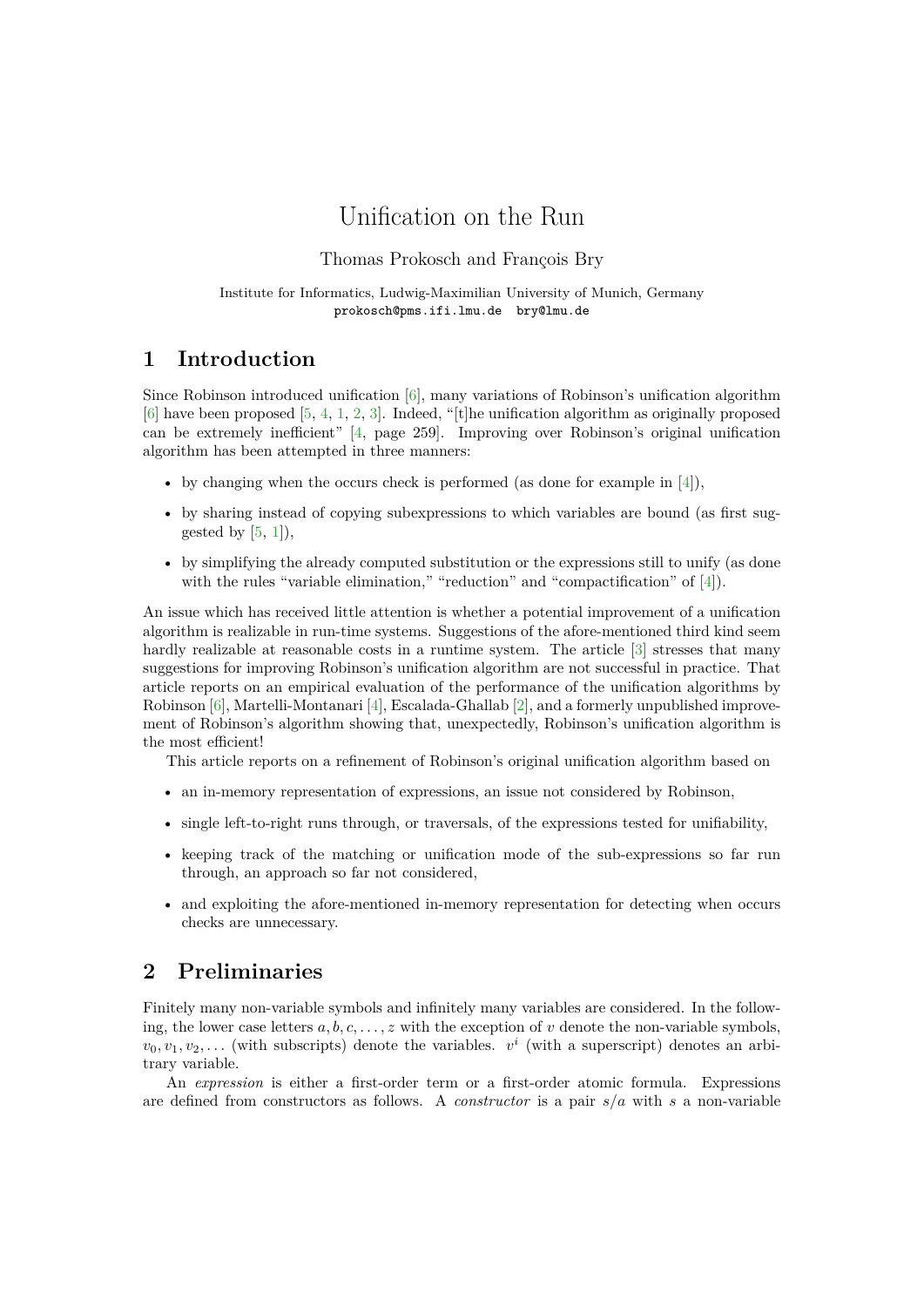symbol and a one of finitely many arities associated with the symbol s. There are finitely many constructors. An *expression* is either a *variable* or a *non-variable expression*. A nonvariable expression is either a constructor s of arity 0, s/0, or it has the form  $s(e_1, \ldots, e_n)$ where  $s/n$  is a constructor of arity  $n \geq 1$  and  $e_1, \ldots, e_n$  are expressions.  $e_1, \ldots,$  and  $e_n$  are the *direct subexpressions* of  $s(e_1, \ldots, e_n)$ . Two expressions are *variable-disjoint* if none of the variables occurring in the one expression occurs in the other.

An expression  $s(e_1, \ldots, e_n)$  is in *standard notation*. It can also be written without parentheses in *prefix notation* (or *Polish* or *Łukasiewicz notation*) as  $s/n e_1/a_1 \ldots e_n/a_n$  where  $a_i$ is the arity of expression  $e_i$   $(1 \leq i \leq n)$ . While the standard notation is easier to read the (parenthesis-free) prefix form is necessary for linear (or parenthesis-free) processor languages.

## **3 In-memory representations and dereferencing**

The representation of an expression in the memory of a run-time system is based on the expression's prefix notation. Assuming that a constructor and a variable are stored in 4 bytes and storage begins at address 0, the representation of  $f(a, v_1, b, v_1)$  is:

| $\cdot$<br>- 3- | $\overline{4}$ |  |  |  |  |  | 5 6 7 8 9 10 11 12 13 14 15 16 17 18 19 |
|-----------------|----------------|--|--|--|--|--|-----------------------------------------|
|                 |                |  |  |  |  |  |                                         |

The leftmost, or first, occurrence of the variable  $v_1$  is represented by the value nil which indicates that the variable is unbound. The second occurrence of the variable  $v_1$  is represented by an offset: The address of this second occurrence's representation, 16, minus the offset, 8, is the address of the representation of the variable's first occurrence, 8. Occurrences of (the representation of) a variable like the second occurrence of  $v_1$  in  $f(a, v_1, b, v_1)$  and the cell representing such variables like the cell at address 16 in the above representation of  $f(a, v_1, b, v_1)$ are called a *locally bound variables* or *offset variables.*

Two properties of an expression representation are worth stressing:

- 1. Variables' names are irrelevant to expression representations, that is, variant expressions have the same representation except for the memory addresses.
- 2. Two distinct expression representations do not share variables.

**Representation of substitutions** An elementary substitution  $\{v^i \mapsto e\}$  can be seen as a pair (address of  $v^i$ , address of the representation of e). If the representation of  $p(a, v_1, v_1)$  is stored at address 0 and the representation of  $q(b, v_3)$  at address 23, the substitution application  $p(a, v_1, v_1) \{v_1 \mapsto q(b, v_3)\}\$ is represented before substitution application as: 0 1 2 3 4 5 6 7 8 9 10 11 12 13 14 15 16 17 18 19 20 21 22 23 24 25 26 27 28 29 30 31 32 33 34

|  |  | 10 11 12 13 14 15 16 17 18 19 20 21 22 23 24 25 26 27 28 29 30 31 32 33 34 |  |  |
|--|--|----------------------------------------------------------------------------|--|--|
|  |  |                                                                            |  |  |

and after the application of  $p(a, v_1, v_1) \{v_1 \mapsto q(b, v_3)\}\)$  as:

|  |  |  |  |  |  |  |  |  |  |  |  |  |  |  |  | 0 1 2 3 4 5 6 7 8 9 10 11 12 13 14 15 16 17 18 19 20 21 22 23 24 25 26 27 28 29 30 31 32 33 34 |  |
|--|--|--|--|--|--|--|--|--|--|--|--|--|--|--|--|------------------------------------------------------------------------------------------------|--|
|  |  |  |  |  |  |  |  |  |  |  |  |  |  |  |  |                                                                                                |  |

Observe that the cell representing the second occurrence of the variable  $v_1$  (cell at 12) keeps its offset (4) unchanged. Thus, binding a variable v which occurs in an expression  $e$  to an expression  $e'$  consists in storing at the leftmost occurrence of v in the representation of e the address of the representation of  $e'$ , leaving unchanged further occurrences of  $v$  in the representation of  $e$ . This approach to binding variables makes the representation of a substitution application unique.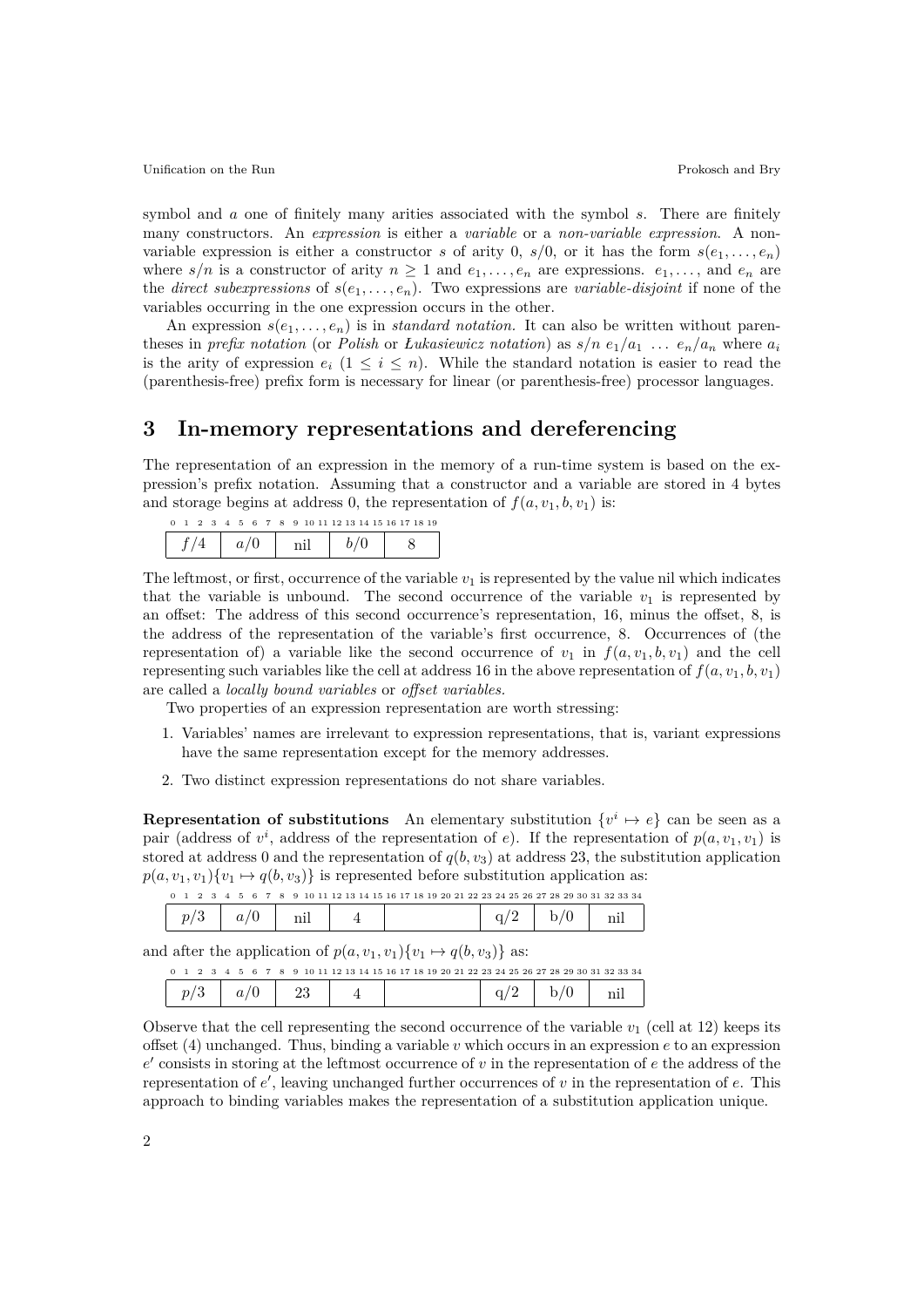Unification on the Run **Prokosch and Bry** Prokosch and Bry

**Dereferencing** Consider the following two representations of  $f(a, v_1, v_2, v_1, g(v_1))$ :

| 0 1 2 3 4 5 6 7 8 9 10 11 12 13 14 15 16 17 18 19 20 21 22 23 24 25 26 27 |              |     |     |           |                                                                                                                           |  |
|---------------------------------------------------------------------------|--------------|-----|-----|-----------|---------------------------------------------------------------------------------------------------------------------------|--|
|                                                                           | $a_{\prime}$ | nil | nil | $g_{\rm}$ |                                                                                                                           |  |
|                                                                           |              |     |     |           | 0 1 2 3 4 5 6 7 8 9 10 11 12 13 14 15 16 17 18 19 20 21 22 23 24 25 26 27 28 29 30 31 32 33 34 35 36 37 38 39 40 41 42 43 |  |
|                                                                           | $a_{\prime}$ | nil | nil | 36        |                                                                                                                           |  |

The first representations of  $f(a, v_1, v_2, v_1, g(v_1))$  is dereferenced because, except for the representations of the second and third occurrences of the variable  $v_1$ , the variables' value are nil. The second and third occurrences of  $v_1$  cannot be dereferenced like a pointer because this would result in the following representation of  $f(a, v_1, v_2, v_3, g(v_4))$ , not of  $f(a, v_1, v_2, v_1, g(v_1))$ :

|                  |   |              |  | 0 1 2 3 4 5 6 7 8 9 10 11 12 13 14 15 16 17 18 19 20 21 22 23 24 25 26 27 28 29 30 31 32 33 34 35 36 37 38 39 40 41 42 43 |  |
|------------------|---|--------------|--|---------------------------------------------------------------------------------------------------------------------------|--|
| $\boldsymbol{a}$ | m | $\mathbf{v}$ |  |                                                                                                                           |  |

A dereferenced representation of an expression e is generated from any representation  $R_e$  of e as follows: While traversing  $R_e$  from left to right, if the cell reached contains a constructor or nil, or the offset of a locally bound variable, then copy the cell's content to a new cell. Otherwise (the token reached is a non-locally bound variable v storing the address  $E$  of an expression representation), recursively dereference the expression representation at address E.

In dereferencing, care must be given not to trespass expression representations' ends in recursive calls. This is cared for by using as follows the constructors' arities during a left-to-right traversal of an expression representation  $E$ : Let R denote the number of remaining (sub-)expression representations; set  $R := 1$  before traversing E, at each constructor  $s/n$  perform the update  $R := R - 1 + n$  (-1 for the (sub-)expression beginning at that constructor, and  $+n$ for the n subexpression representations now to be traversed), and at each variable perform the update  $R := R - 1$ . The expression representation's end is reached when  $R = 0$ .

## **4 A matching-unification algorithm**

A call to unif(e1, e2) performs a left-to-right run through, or traversal, of the representations of expressions  $e_1$  and  $e_2$  stored at the addresses **e1** and **e2** respectively. The algorithm makes uses of the variables

- A: One of VR (variant), SI (strict instance), SG (strict generalisation), OU (only unifiable, i.e. unifiable but none of VR, SI, SG), or NU (not unifiable). Initialisation: A := VR
- R1 and R2: The end of the expression representation at address e1 (e2, respectively) is reached when  $R1 = 0$  ( $R2 = 0$ , respectively). Initialisation:  $R1 :=$  arity(e1);  $R2 :=$ arity(e2)
- S1 and S2: Substitutions for variables in the expression representations at addresses e1 and e2 respectively. Initialisation:  $S1 := []$ ;  $S2 := []$

S+R denotes the list obtained by appending R to the list S.  $a \leftarrow b$  is shorthand for  $a := a + b$ . The algorithm make uses of the functions:

- type(e): Type of the value stored in the cell with address e: cons if that value is a constructor s/n, novar if it is a non-offset variable, or ofvar if it is an offset variable (i.e. referring to a local non-offset variable).
- value(e): Value stored in the cell with address **e** (possibly nil).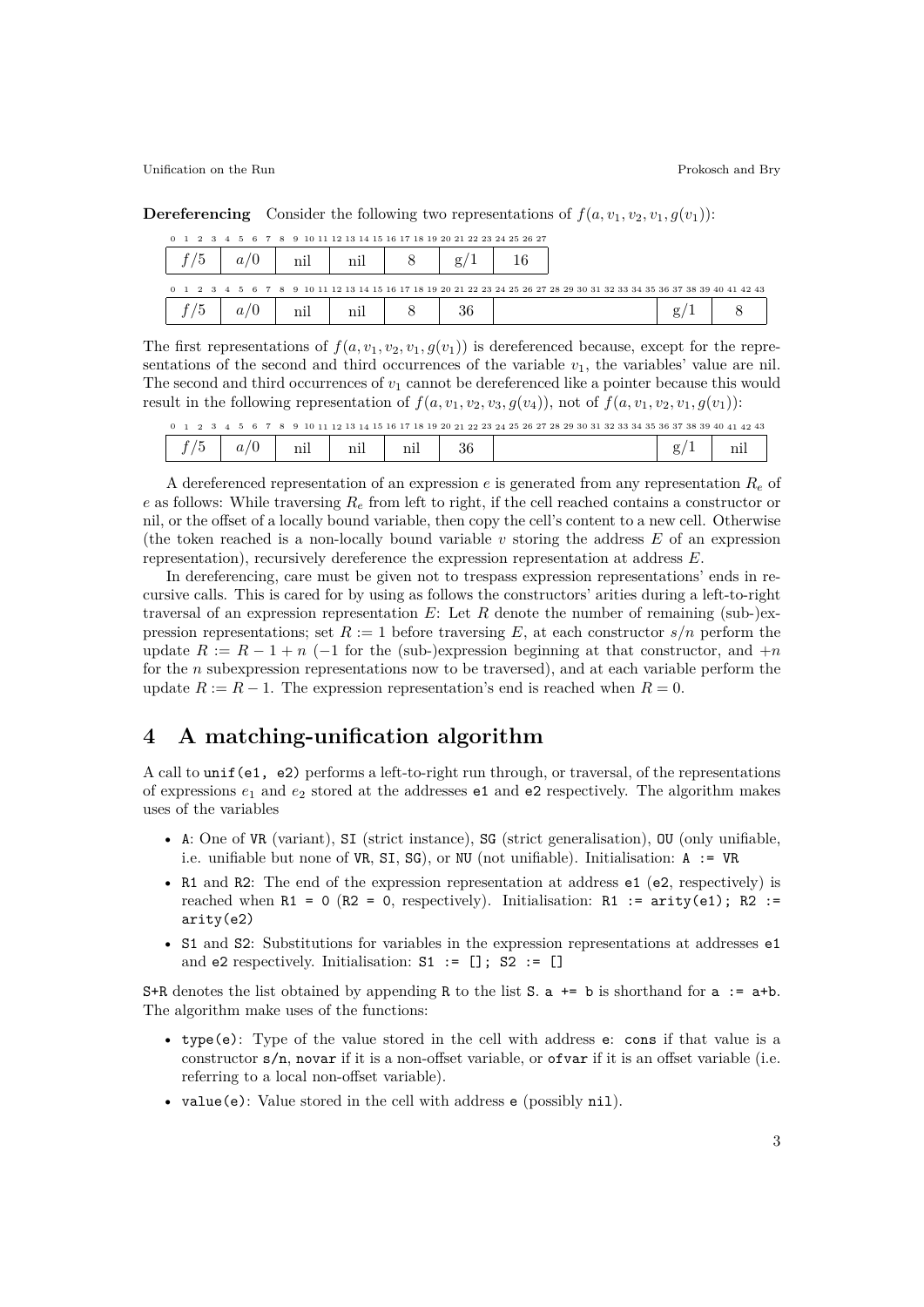Unification on the Run Prokosch and Bry

- arity(e): Arity of the constructor or variable stored at address e, the arity of a variable being 0.
- deref(e, S): The application of a substitution S to the expression representation at address e.
- occurs-in(e1, e2): Checks whether a variable at address e1 occurs-in the expression representation at address e2.

The algorithm consists of 16 cases given in 4 tables. Each case is characterised by type(e1), type(e2) and the (dereferenced) expression representations at addresses e1 and e2.

|                                          | $type(e2) = cons$<br>$value(e2) = s2/a2$                                                                     | $type(e2) = novar$<br>$value(e2) = nil$                                                                                                    |
|------------------------------------------|--------------------------------------------------------------------------------------------------------------|--------------------------------------------------------------------------------------------------------------------------------------------|
| $type(e1) = cons$<br>$value(e1) = s1/a1$ | if $value(e1) = value(e2)$<br>then $R1 == arity(e1)$<br>$R2$ += $arity(e2)$<br>else $A := NU$                | $S2 \leftarrow (\text{e2}, \text{ deref}(\text{e1}, S1))$<br>$R1$ += arity(e1)<br>if $A = VR$ then $A := SI$<br>if $A = SG$ then $A := OU$ |
| $type(e1) = novar$<br>$value(e1) = nil$  | $S1$ += (e1, deref(e2, S2))<br>$R2 == arity(e2)$<br>if $A = VR$ then $A := SG$<br>if $A = SI$ then $A := OU$ | $S2 += (e2, e1)$                                                                                                                           |

If both expressions are unbound variables then the variable at address e2 is bound to that at address e1 what avoids generating cyclic substitutions.

|                                          | $type(e2) = ofvar$<br>$deref(e2,S2)$ != nil                                             | $type(e2) = ofvar$<br>$deref(e2,S2) = nil$                                                                                                                                      |
|------------------------------------------|-----------------------------------------------------------------------------------------|---------------------------------------------------------------------------------------------------------------------------------------------------------------------------------|
| $type(e1) = cons$<br>$value(e1) = s1/a1$ | unif(deref(e1, S1),<br>deref(e2, S2)                                                    | $del := deref(e1, S1)$<br>$de2 := deref(e2, S2)$<br>if occurs-in(de2, de1)<br>then $A := NU$<br>else $R1$ += arity(e1)<br>$S1 += (de2, de1)$<br>$S2 += (de2, de1)$<br>$A := 0U$ |
| $type(e1) = novar$<br>$value(e1) = nil$  | $S1$ += (e1, deref(e2, S2))<br>if $A = VR$ then $A := SG$<br>if $A = SI$ then $A := OU$ | $S1$ += (e1, deref(e2, S2))<br>if $A = VR$ then $A := SG$<br>if $A = SI$ then $A := OU$                                                                                         |

If the representation at address e1 starts with a constructor and the address e2 is a bound variable, then the algorithm is recursively called. Otherwise, a binding is only generated if the occurs check fails. Unbound variables can be bound to any variable whether bound or unbound.

|                                              | $type(e2) = cons$<br>$value(e2) = s2/a2$                                                                                                                                        | $type(e2) = novar$<br>$value(e2) = nil$                                                 |
|----------------------------------------------|---------------------------------------------------------------------------------------------------------------------------------------------------------------------------------|-----------------------------------------------------------------------------------------|
| $type(e1) = ofvar$<br>$deref(e1, S1)$ != nil | unif(deref(el, S1),<br>deref(e2, S2)                                                                                                                                            | $S2 += (e2, deref(e1, S1))$<br>if $A = VR$ then $A := SI$<br>if $A = SG$ then $A := OU$ |
| $type(e1) = ofvar$<br>$deref(e1, S1) = nil$  | $de1 := deref(e1, S1)$<br>$de2 := deref(e2, S2)$<br>if occurs-in(de1, de2)<br>then $A := NU$<br>else $R2 ==$ arity(e2)<br>$S1 += (de1, de2)$<br>$S2 += (de1, de2)$<br>$A := 0U$ | $S2 += (e2, deref(e1, S1))$<br>if $A = VR$ then $A := SI$<br>if $A = SG$ then $A := OU$ |